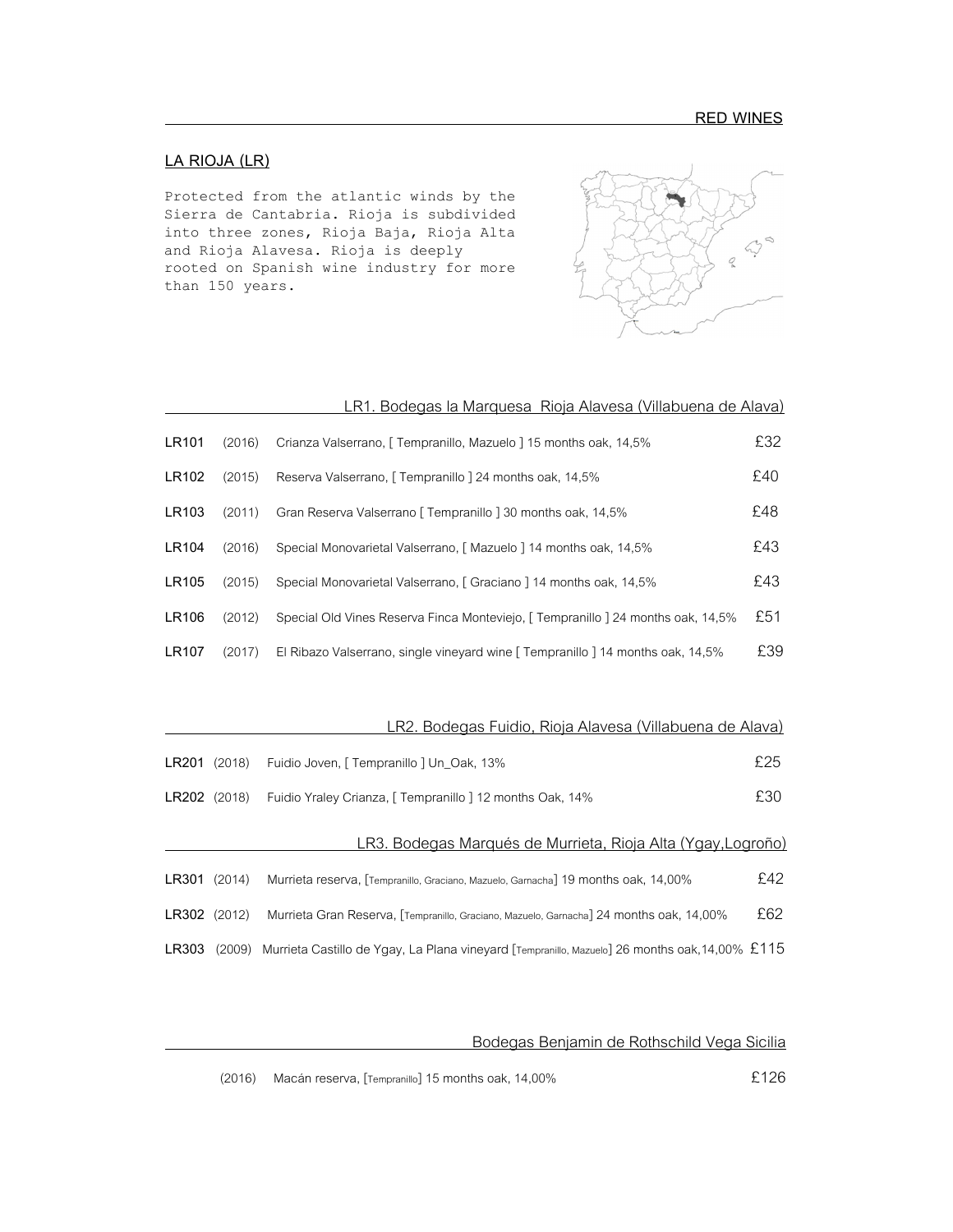### LR6. Bodegas Lanzaga, Telmo Rodriguez, Rioja Alavesa (Lanciego)

LR602 (2017) Las Beatas, [ Tempranillo, Graciano, White Garnacha, Garnacha ] 15 months oak, 14 % £256

#### LR7. Bodegas Remelluri, Telmo Rodriguez, Rioja Alavesa (La Bastida)

LR701 (2016) Lindes de Remelluri San Vicente, [ Tempranillo, Graciano, Garnacha ] 10 months oak, 14 % £40

LR702 (2016) Lindes de Remelluri La Bastida, [ Tempranillo, Graciano, Garnacha ] 10 months oak, 14 % £40

#### **RIBERA DEL DUERO** (Castilla y León) **(RD)**

Not really well known in the early 1980s, nowadays it is one of the most known red wine areas in Spain. Ribera del Duero is a land of extremes, with intense sunlight, modest rainfall, hot summer and very cold winter.



|              |        | RD1. Arrocal winary (Gumiel de Mercado)                                                                          |      |
|--------------|--------|------------------------------------------------------------------------------------------------------------------|------|
| RD101 (2018) |        | AC Young wine, [ Tinta del Pais ] Un oak, 13%                                                                    | £27  |
| RD102 (2020) |        | Gallinita ciega Roble, Single vineyard [ Tinta del Pais ] 9 months oak, 14%                                      | £36  |
| RD103 (2016) |        | Perro, Gato, Ratón, single vineyard [ Tempranillo ] 14 months oak, 14%                                           | £43  |
|              | (2018) | Arrocal Seleccion, single vineyard [ Tempranillo ] 18 months oak, 14%                                            | £46  |
|              | (2018) | Arrocal Reserva Familiar, 75 year old vines [ Tempranillo ] 24 months oak, 15%                                   | £56  |
|              | (2016) | Arrocal Angel, 86 year old vines [ Tempranillo ] 24 months oak, 15%                                              | £61  |
|              |        | RD2. Paramo Arroyo winary (Pedrosa de Duero, Burgos)                                                             |      |
| RD201 (2018) |        | Ser vivo y Natural, Organic, [Tinta fina ] natural wine without sulphitos, Un oak, 14%                           | £33  |
|              |        | RD3. Vega Sicilia winary (Valbuena de Duero, Burgos)                                                             |      |
| RD302 (2017) |        | Alión [ Tinto Fino ], vineyard selection 37 years old 18 months oak, 14%                                         | £99  |
| RD302 (2016) |        | Valbuena, [ Tinto Fino, Merlot ] 36 months oak, 14%                                                              | £166 |
| RD302 (2006) |        | Único Reserva, [ Tinto Fino, Cabernet Sauvignon ] 72 months oak, 14%                                             | £311 |
|              |        | RD4. Dominio del Aguila, Jorge Monzón (La Aguilera, Burgos)                                                      |      |
|              |        | RD401 (2018) Picaro del Aguila, [Tempranillo, Garnacha, Bobal, Blanca del pais] 19 months oak, 14%               | £42  |
|              |        | RD402 (2016) Dominio del Aguila Reserva, [ Tempranillo, Garnacha, Bobal, Blanca del pais] 30 months oak, 14% £64 |      |
|              |        | RD403 (2016) Canta la Perdiz Reserva, [Tempranillo, Cariñena, Bruñal, Bobal, Albillo 140 months oak, 14%         | £311 |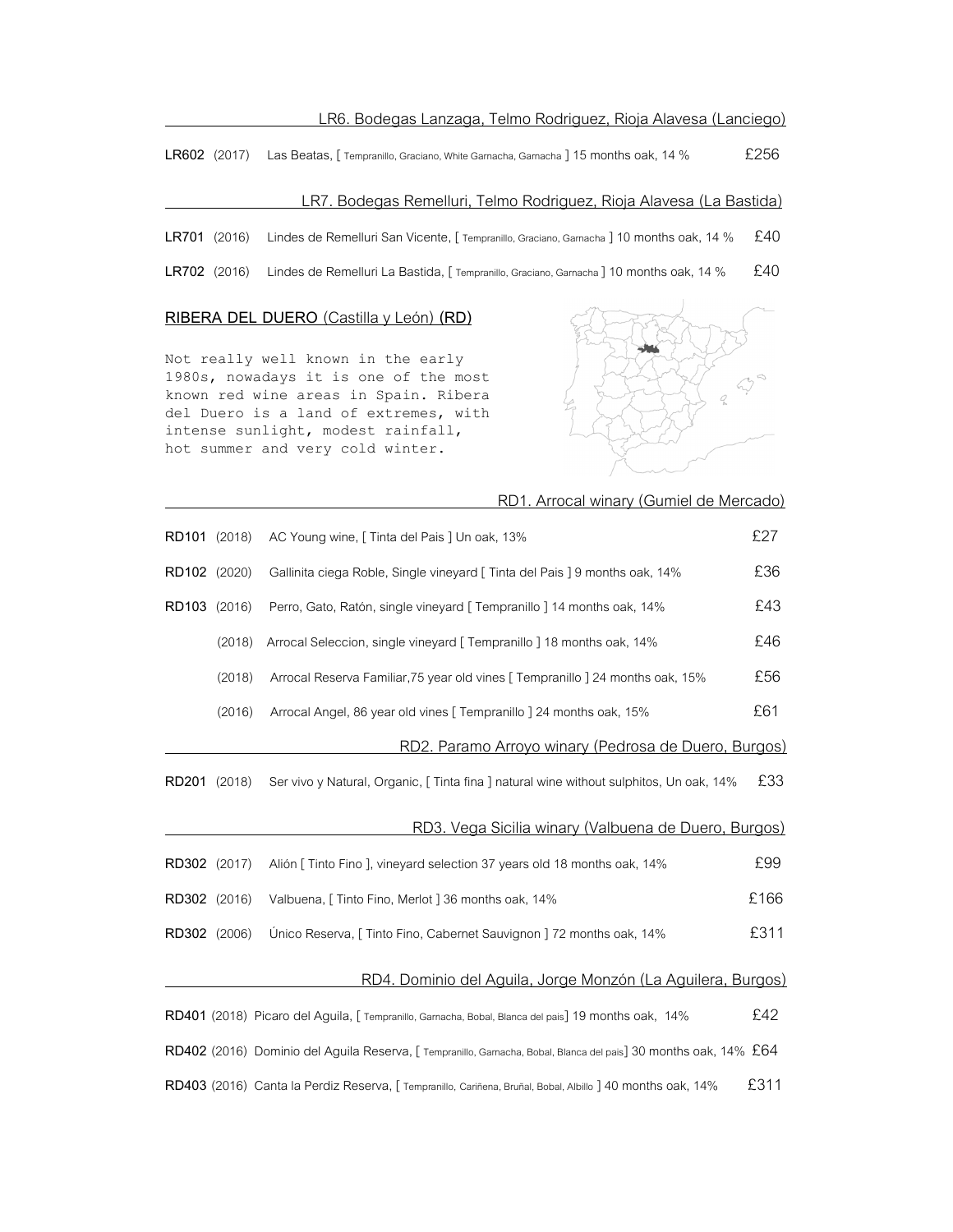# **TORO** (Castilla y León) **(TR)**

The key to Toro as so often in Spain is the altitude, 600 to 750 m above the sea level gives the growers the chance to fix the color and flavour with cool nights during the torrid, hot, dry summer days with red clays and sandy soils.



|                                                                                                                                                                                                                                                                                                                                    |                                                              | TR1. Vega Sicilia winary (Venialbo, Zamora) |
|------------------------------------------------------------------------------------------------------------------------------------------------------------------------------------------------------------------------------------------------------------------------------------------------------------------------------------|--------------------------------------------------------------|---------------------------------------------|
|                                                                                                                                                                                                                                                                                                                                    | TR101 (2016) Pintia, [Tinto tora ] 12 months oak, 14.5%      | £76                                         |
|                                                                                                                                                                                                                                                                                                                                    | <u>TR2. Casa Maguila winery (Venialbo, Zamora)</u>           |                                             |
|                                                                                                                                                                                                                                                                                                                                    | TR202 (2015) Cachito Mio, [Tinto tora ] 12 months oak, 14.5% | £38                                         |
|                                                                                                                                                                                                                                                                                                                                    | <b>BIERZO</b> (Castlla y León) (BZ)                          |                                             |
| Home of the Mencia grape which came<br>create fresh, fruity, red wines, grown<br>just over the border of Castilla y Leon<br>but in conditions very much like those<br>of Galicia. Mainly slate terraces. The<br>climate site balances between maritime<br>influences of Galicia and dry, hot,<br>continental climate of la Mancha. |                                                              |                                             |
|                                                                                                                                                                                                                                                                                                                                    |                                                              | BZ1. Peique winery (Villafranca del Bierzo) |
| <b>BZ101</b> (2019)                                                                                                                                                                                                                                                                                                                | Peique Joven, [Mencía ] 2 months stainless steal tank, 13%   | £30                                         |
| <b>BZ102</b> (2018)                                                                                                                                                                                                                                                                                                                | Ramón Valle, [ Mencía ] 7 months oak, 14.5%                  | £35                                         |
| BZ103 (2017)                                                                                                                                                                                                                                                                                                                       | Peique Old vines, [ Mencía ] 12 months oak, 14.5%            | £40                                         |

**BZ105** (2014) Luis Peique Old vines, [Mencía ] 16 months oak, 14.5%

**BZ104** (2015) Peique family selection old vines, [Mencía ] 18 months oak, 14.5% **E**55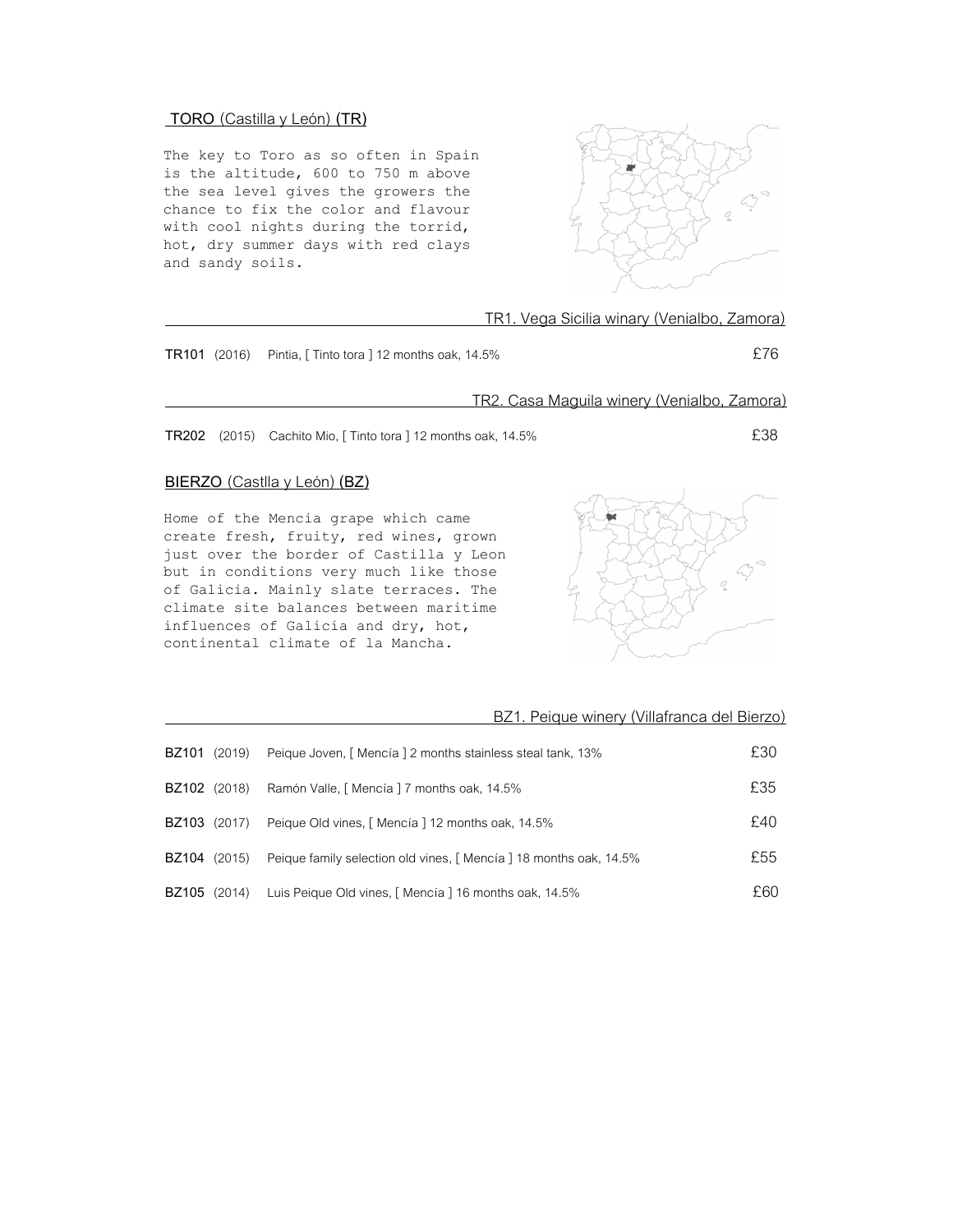## **EMPORDA** (Cataluña) **(EM)**

In the north east corner of Spain, in Cataluña the region separated from Roussillon only by the French border, its zone has a long history of wine production, which was nearly extinguished by philloxera in the 1900. Many of the terraces at the foothill of the Pyrenees were never replanted.



### EM1. Roig Parals winery & Coca i Fito (Emporda)

| <b>EM101</b> (2016) | Tocat D'Ala Negre, [Carignan, Grenache, Syrah] 4 months oak, 14%   | £37 |
|---------------------|--------------------------------------------------------------------|-----|
| EM102 (2014)        | Tocat I Posat, Old Vines [Carignan, Grenache] 13 months oak, 14.5% | £53 |

## **MONTSANT**(Cataluña)**(MT)**

Priorat is surrounded by Sierra de Montsant where Montsant DO was created in 2001. It used to be called Subzone Falset within the Tarragona DO however it has more in common with Priorat for its slopes, its temperatures, its altitudes. Red Garnachas, Cariñena and white Garnachas.



### MT1. Coca i Fito (Montsant)

| MT101 (2014) | Aloja Negre, [Garnacha, Cariñema, Cabernet Sauvignon, Syrah] 3 months oak, 14% | £34  |
|--------------|--------------------------------------------------------------------------------|------|
| MT102 (2011) | Aloja Mare old vines, [Garnacha, Cariñema, Syrah] 12 months oak, 14%           | £41  |
| MT103 (2013) | Coca i Fito Negre old vines, [Garnacha, Cariñena, Syrah] 14 months oak, 14.5%  | £53  |
| MT104 (2019) | Coca i Fito NU organic Old Vines, [Garnacha], Without sulphitos Un oak, 15%    | £40  |
| MT105 (2012) | Coca i Fito Cariñena old vines, [Cariñema] 12 months oak, 14.5%                | £56  |
| MT106 (2013) | Coca i Fito Garnacha old vines, [Garnacha] 12 months oak, 14.5%                | £56. |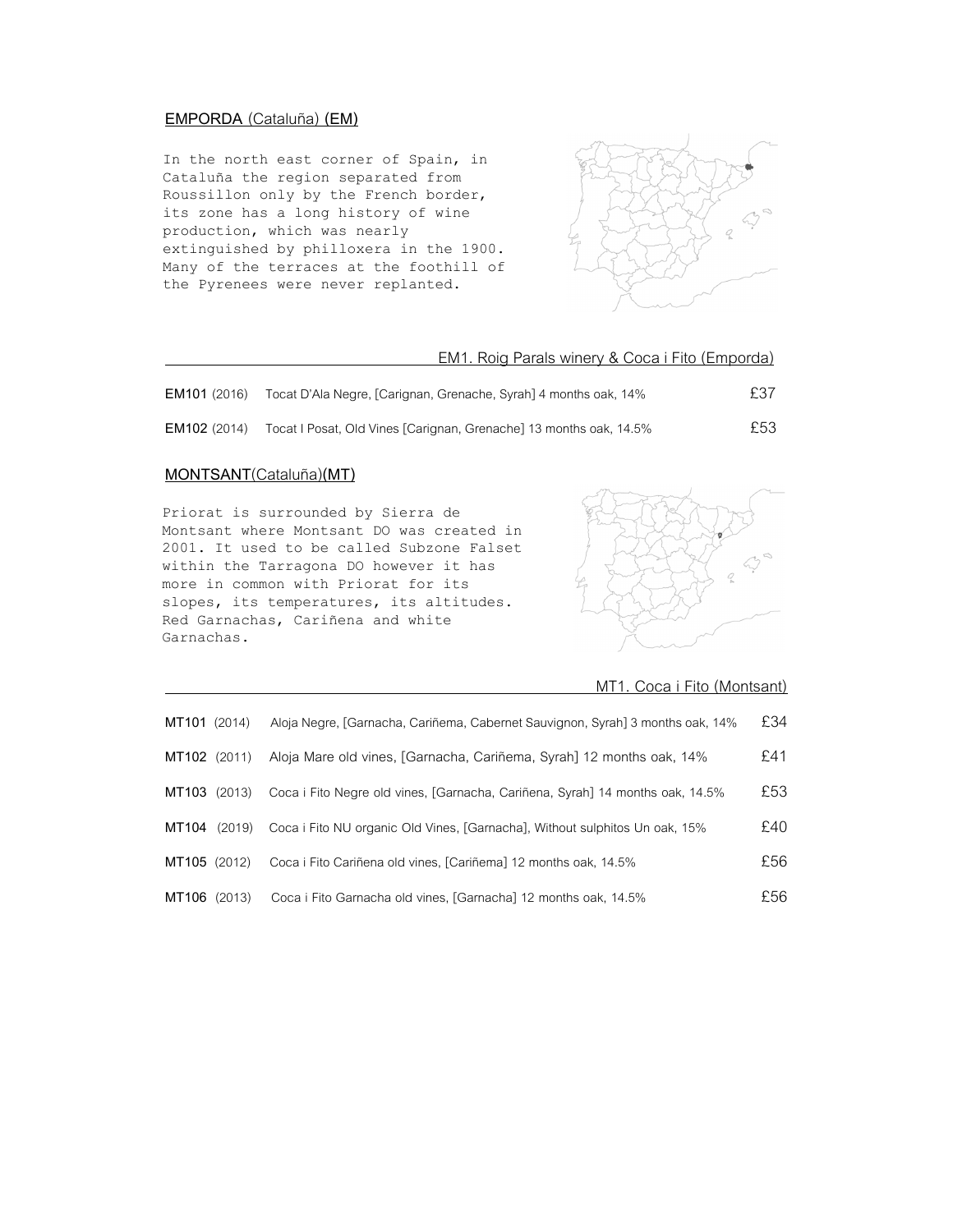## **PRIORAT** (Cataluña) **(PR)**

The vineyards of Priorat, which lie in the hills inland from the coast, have undergone an incredible transformation in the last three decades. The expense of working the steep slopes and the lack of investment meant that until the potential of the region was identified, many vineyards were abandoned and wines were of average quality.



| PR1. Coca i Fito (Vilella Alta-Gratallop) |
|-------------------------------------------|
|                                           |

| <b>PR101</b> (2015) | Samsara, [Garnacha, Cariñema, Cabernet Sauvignon, Syrah] 12 months oak, 14.5% |     |  |
|---------------------|-------------------------------------------------------------------------------|-----|--|
|                     | PR2. Álvaro Palacios winery (Gratallop)                                       |     |  |
| PR202 (2015)        | Dofi, [95%Garnacha, 4%Cariñema, 1% White grapes] 18 months oak, 14.5%         | £79 |  |

### **RIBEIRA SACRA (Galicia) (RS)**

Ribeira Sacra means "sacred riverbanks" and originally referred to the many monasteries and churches that once populated this area. They produce really interesting red wines, mainly with Mencia and other local varieties. Terroir creates great interesting red wines and white Godello.



| RS3. Tolo Do Xisto (Crazy about the slate) River Sil Subzone (Vilacha de Salvadur) |  |
|------------------------------------------------------------------------------------|--|
|                                                                                    |  |

| <b>RS301</b> (2018) |        | Ruxe Ruxe [ Mencia ] 30/40 years old vines Un oak, 14%                                           | £34 |
|---------------------|--------|--------------------------------------------------------------------------------------------------|-----|
| <b>RS302</b> (2017) |        | Tolo Do Xisto [Mencia ] 40/80 years old vines, 4 months oak, 13.5%                               | £40 |
| <b>RS303</b> (2015) |        | Os Convetos [Mencia ] 70/90 years old vines, 12 months oak, 13.5%                                | £53 |
|                     |        | RS4. Fedellos do Couto winery (Valle del Bibei)                                                  |     |
| <b>RS401</b> (2019) |        | As Xaras [ Mencia ] Vino de España, 12 months oak, 14%                                           | £39 |
|                     |        | RS402 (2018) Lomba Dos Ares [Mencía, Mouratón, Garnacha Tintorera, Caiño, Bastardo] UnOak, 13.5% | £43 |
| RS403               | (2019) | Bastarda [Merenzao], aged in large old oak demi muid, 13.5%                                      | £47 |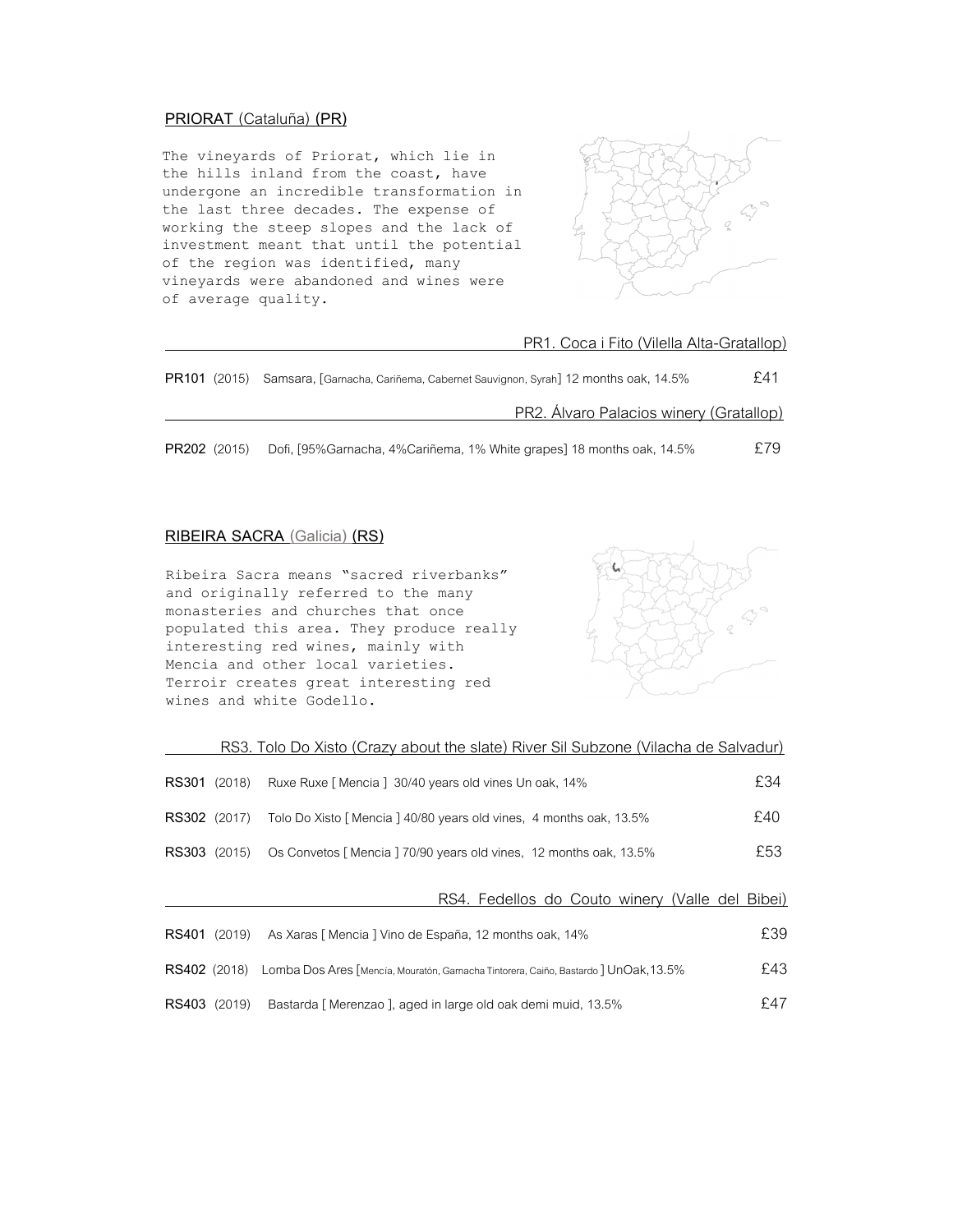#### **RIAS BAIXAS (Galicia) (RB)**

Rias Baixas first became denomination of origin in the 1980 and it was called Albariño. This green corner of Spain is full of irregular Atlantic inlets called Rias which are perfectly shallow fjords lines with hills.



#### **RIAS BAIXAS** RB2. Castrobrey winery (Ribeira Do Ulla)

(2017) Distinto Castrobrey, [100% Caiño] Old vines, 6 months oak, 12.5% £40

# **VALDEJALÓN IGP (Aragón) (VJ)**

It is the place of Garnacha grape but also use Cariñena (Mazuelo) or Macabeos for white wine production. The wines from Aragón reach high alcohol volume however nowadays there are some producers trying to get the best out off the vineyards and the wines are wit in the best Spanish wines.



VJ1. Frontonio winery (Valdejalón, Zaragoza)

| VJ102 (2015)   | Microcósmico village wine, [Garnacha] 10 months in concrete tank, 14%         | £37 |
|----------------|-------------------------------------------------------------------------------|-----|
| $VJ103$ (2015) | Telescópico Cariñena V2, [Cariñena] 5 months concrete tank, 10 months oak 14% | £40 |
| $VJ104$ (2015) | Telescópico Garnacha V2, [Garnacha] 8 months oak 14%                          | £40 |

### **NAVARRA (Navarra) (NA)**

The DO has advantages, such as the diversity of climates and landscapes that combine Continental climates, Atlantic and Mediterranean, the proximity of the Bay of Biscay. Soils of Navarra are also marked by great diversity.



NA1. Viña Zorzal winery (Corella)

| NA101 (2019) Rey Noble Garnacha [ Garnacha ] Un oak 14%                                  | £29 |
|------------------------------------------------------------------------------------------|-----|
| NA102 (2018) Rey Noble Graciano [ Graciano ] 4 months oak 14%                            | £31 |
| NA105 (2016) Viña Zorzal Señora de las Alturas, Old Vines [ Garnacha ] 12 months oak 14% | £39 |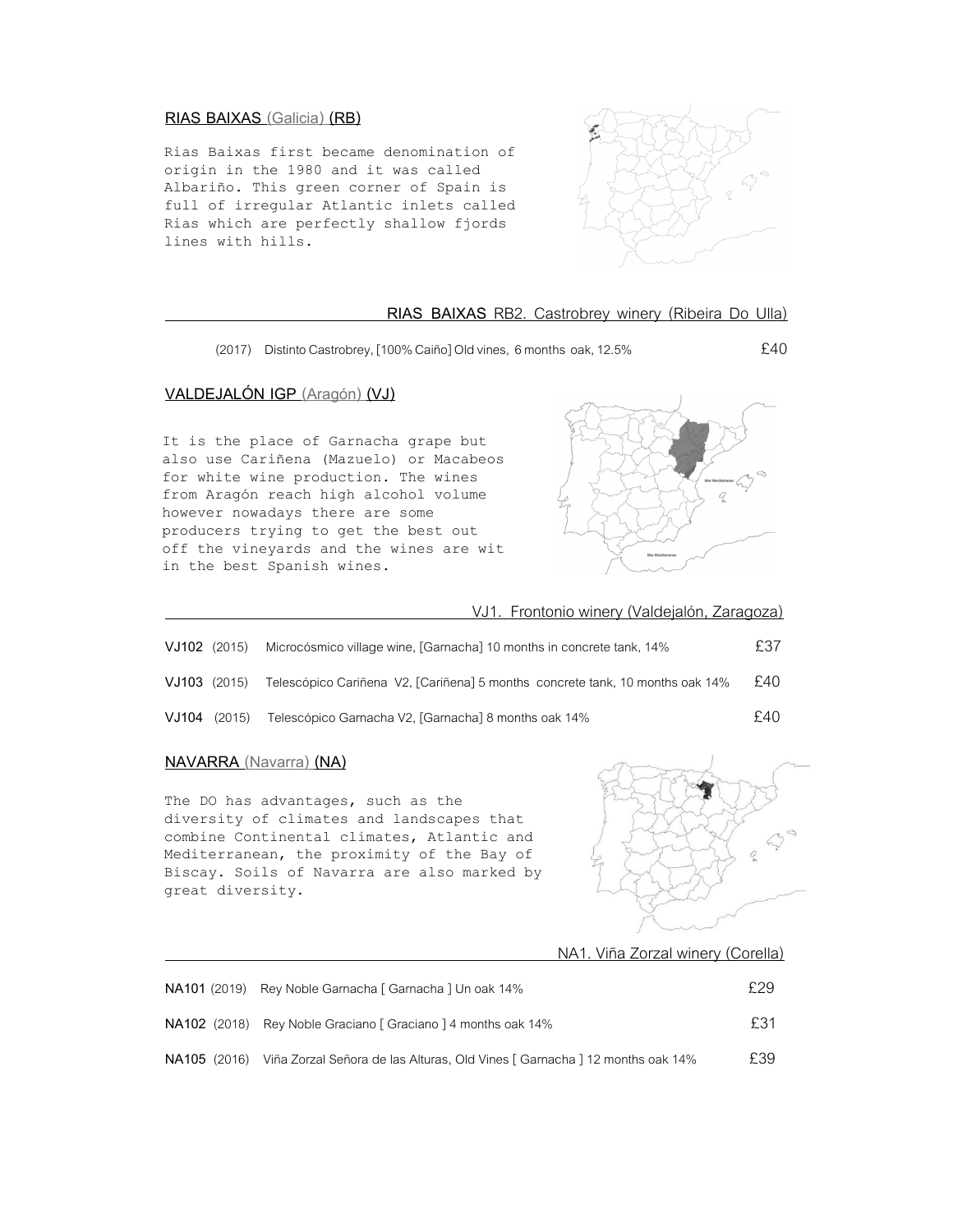#### **ALICANTE (Comunidad Valenciana, Levante) (AL)**

This DO in the Levante coast extend from Alicante city down till Yecla (another DO) on the foothill of the spanish central plateau. The climate becomes progressively hotter and the landscape arid away from the coast and yield doesn't go beyond 20hl/ha. The pricipal grape variety is Monastrell(Mourvedre) the main mediterranean grape among garnacha or bobal can be also found here.



|              | AL1. La Encina winery (Villena)                                 |     |
|--------------|-----------------------------------------------------------------|-----|
| AL102 (2016) | Merlot Natural wine [ Merlot] No Sulphitos No Sulphitos 13%     | £32 |
|              | AL2. Finca Collado winery (Alto Vinalopo, Salinas)              |     |
| AL202 (2016) | Fet a Ma [Monastrell & Cabernet Sauvignon ] 12 months oak       | £36 |
| AL203 (2016) | Finca Collado Delit [ Monastrell ] Very Old vines 12 months oak | £40 |
|              | AL3. Javier Revert (Valencia)                                   |     |

**AL301**(2019) Simeta [ Arcos ] 8 months amphorae and 2 month glass demi johns £46

## **JUMILLA (Murcia)(JM)**

50 miles inland from the Mediterranean coast it is a high altitude (300 up to 600m above the sea level) arid valley. The valley is really hot during the day around 42 degrees in summer but cool at night again thank to the altitude. Rainfall is very low sometimes even below 300mm a year. The main grape here is monastrell.



JM1. Silvano Garcia winery (Jumilla)

| <b>JM101</b> (2017) | Silvano Garcia Roble [ Monastrell ] 4 months oak 14%       | £29 |
|---------------------|------------------------------------------------------------|-----|
|                     | Silvano Garcia Black Label [ Monastrell ] 9 months oak 14% | £32 |
| <b>JM102</b> (2016) | Viñahonda crianza [ Monastrell ] 8 months oak 14%          | £36 |
| <b>JM103</b> (2015) | Silvano Divina Crianza [ Monastrell ] 8 months oak 14.5%   | £34 |
|                     |                                                            |     |

JM2. Casa Castillo (Jumilla)

| <b>JM201</b> (2018) | Casa Castillo [ Monastrell, Syrah, Garnacha ] 9 months oak 14%     | £35 |
|---------------------|--------------------------------------------------------------------|-----|
| (2018)              | Casa Castillo, LAS GRAVAS [Monastrell, Garnacha ] 9 months oak 14% | £65 |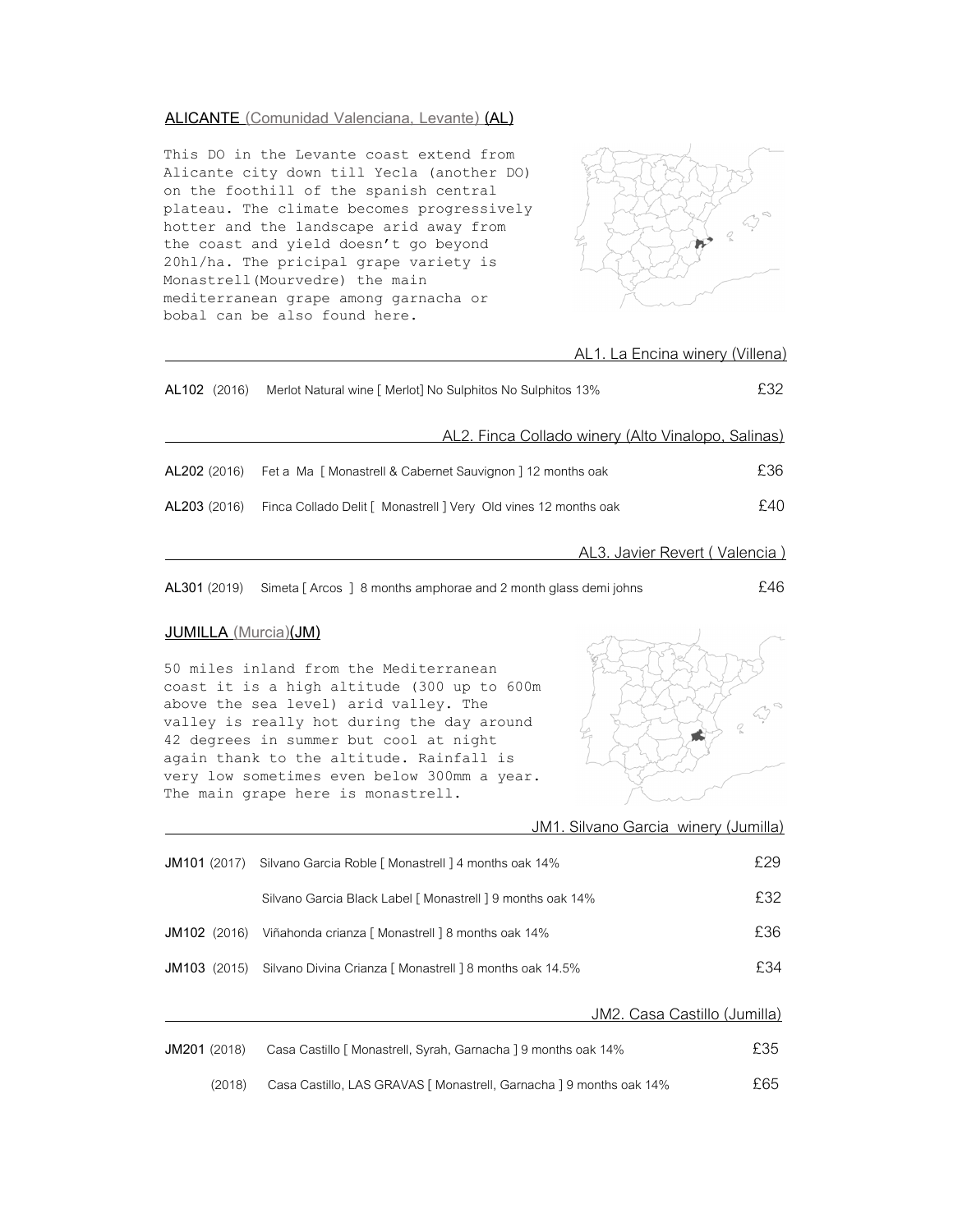#### **SIERRAS DE MALAGA (Ronda) (SR)**

Its wine industry has a long history dating back to the 600bc when the Greeks created the first vineyards, the Moors continued making wine, calling it xarab al malaqui, Malaga syrup (probably to remove any reference to the alcohol). The key is the altitude. The mountains rise straight up from the beach.



|              |        | SR1. Cortijo de los Aguilares winery (Ronda)                                                                                                                                                                                                                                                                                            |     |
|--------------|--------|-----------------------------------------------------------------------------------------------------------------------------------------------------------------------------------------------------------------------------------------------------------------------------------------------------------------------------------------|-----|
| SR101 (2015) |        | Pago del Espino [ Tempranillo, Petit Verdot, Syrah ] 15 months oak 14%                                                                                                                                                                                                                                                                  | £40 |
| SR102 (2015) |        | Tadeo [ Petit Verdot ] 15 months oak 14%                                                                                                                                                                                                                                                                                                | £60 |
|              |        | SR2. Conrad winery (Ronda)                                                                                                                                                                                                                                                                                                              |     |
| SR201 (2014) |        | Leon el Sabio [ Petit Verdot ] 12 months oak 14%                                                                                                                                                                                                                                                                                        | £40 |
| SR202 (2014) |        | Cristina [ Malbec ] 12 months oak 14%                                                                                                                                                                                                                                                                                                   | £40 |
|              |        | <b>LA MANCHA</b> (Castilla la Mancha) (LM)<br>The centre of Spanish live is located in<br>the meseta, the high plateau south of<br>Madrid, which endless flat vineyards can<br>weary the eye. Its DO classified<br>vineyards alone, less than half of the<br>total cover more ground than all of<br>Australia's vineyards put together. |     |
|              |        | LM1. Canforrales, Campos Reales winery (El Provencio, Cuenca)                                                                                                                                                                                                                                                                           |     |
| LM101        | (2018) | Canforrales clasico [ Tempranillo ] No oak 14%                                                                                                                                                                                                                                                                                          | £23 |
| LM102        | (2018) | Canforrales organic [ Syrah, Tempranillo ] No oak 14%                                                                                                                                                                                                                                                                                   | £27 |
| LM103        | (2013) | Gladium Crianza [ Tempranillo ] 12 months oak 14%                                                                                                                                                                                                                                                                                       | £35 |
| LM104        | (2010) | Canfora Ungrafted 80 years old vines [ Tempranillo ] 15 months oak 14.5%                                                                                                                                                                                                                                                                | £55 |
|              |        | LM2. Isidro Milagro winery (Manzanares, La mancha)                                                                                                                                                                                                                                                                                      |     |
| LM201        | (2017) | Cal y Canto Red [ Tempranillo, Merlot, Syrah ] No oak 14%                                                                                                                                                                                                                                                                               | £22 |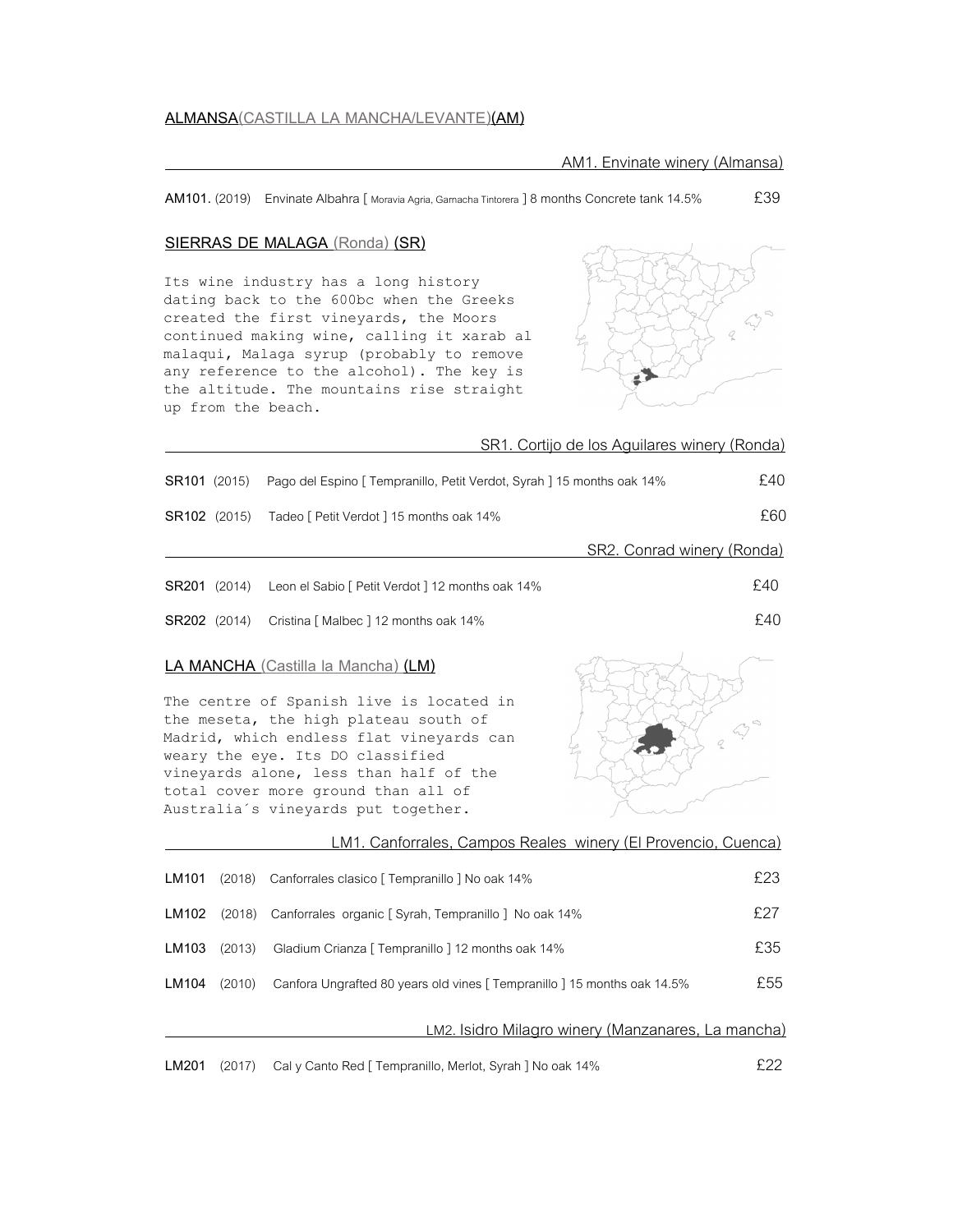#### **VINOS DE MADRID (Comunidad de Madrid) (VM)**

The Spanish capital Madrid is much less known as the name of a wine denomination. The DO Vinos de Madrid forms a semicircle around the southern suburbs. Out Of the three official recognized sub zones, the most important is around the town of Arganda del Rey, east of Madrid and Gredos with very old garnachas. The history of what we could call the new Madrid wine begins in 1984, with the recognition of the Specific Designation of Wines of Madrid.



|       |        | VM1. Jeromin winery (Arganda)                                |     |
|-------|--------|--------------------------------------------------------------|-----|
| VM101 | (2013) | Felix Martinez old vines [ Tempranillo ] 24 months oak 14.5% | £40 |
|       |        | VM2. Bodegas Sanz winery (Arganda)                           |     |
| VM201 | (2017) | Sanz La Capital [ Tempranillo ] No oak 14%                   | £29 |
| VM202 | (2017) | Sanz La Capital Roble [ Tempranillo ] 4 months oak 14%       | £33 |

## **VINOS DE MENTRIDA, CEBREROS, Castilla y Leon (MT)**

|               | MT1. Daniel Landi winery (Sierra de Gredos)                                                                    |     |
|---------------|----------------------------------------------------------------------------------------------------------------|-----|
| MT101. (2019) | Las Uvas de la Ira, Mentrida [ Gamacha ] 10 months French Oak 14%                                              | £42 |
|               | MT102. (2017) El Reventon, Single vineyard, Cebreros [Gamacha ] 14 months French Oak 14%                       | £96 |
| MT103. (2017) | Las Iruelas, Single vineyard, Gredos Castilla y Leon [ Garnacha ] 16 months French Oak 14% $\text{\pounds}116$ |     |

### **VINOS DE GRANADA (Andalucia) (VG)**

The Andalusian province of Granada between the high Sierra Nevada mountain range and the Mediterranean has an old viticultural tradition. Average elevation is 1000m above the sea level but it has one of highest at 1400m above the sea level. The elevation and humidity will provide a much cooler growing environment than the latitude would suggest.



VG1. Vilaplana winery (Caniles)

**VG101.** (2017) Paraje del Mincal [ Tempranillo ] 12 months oak 14.5% **EXALLE 100 EM**